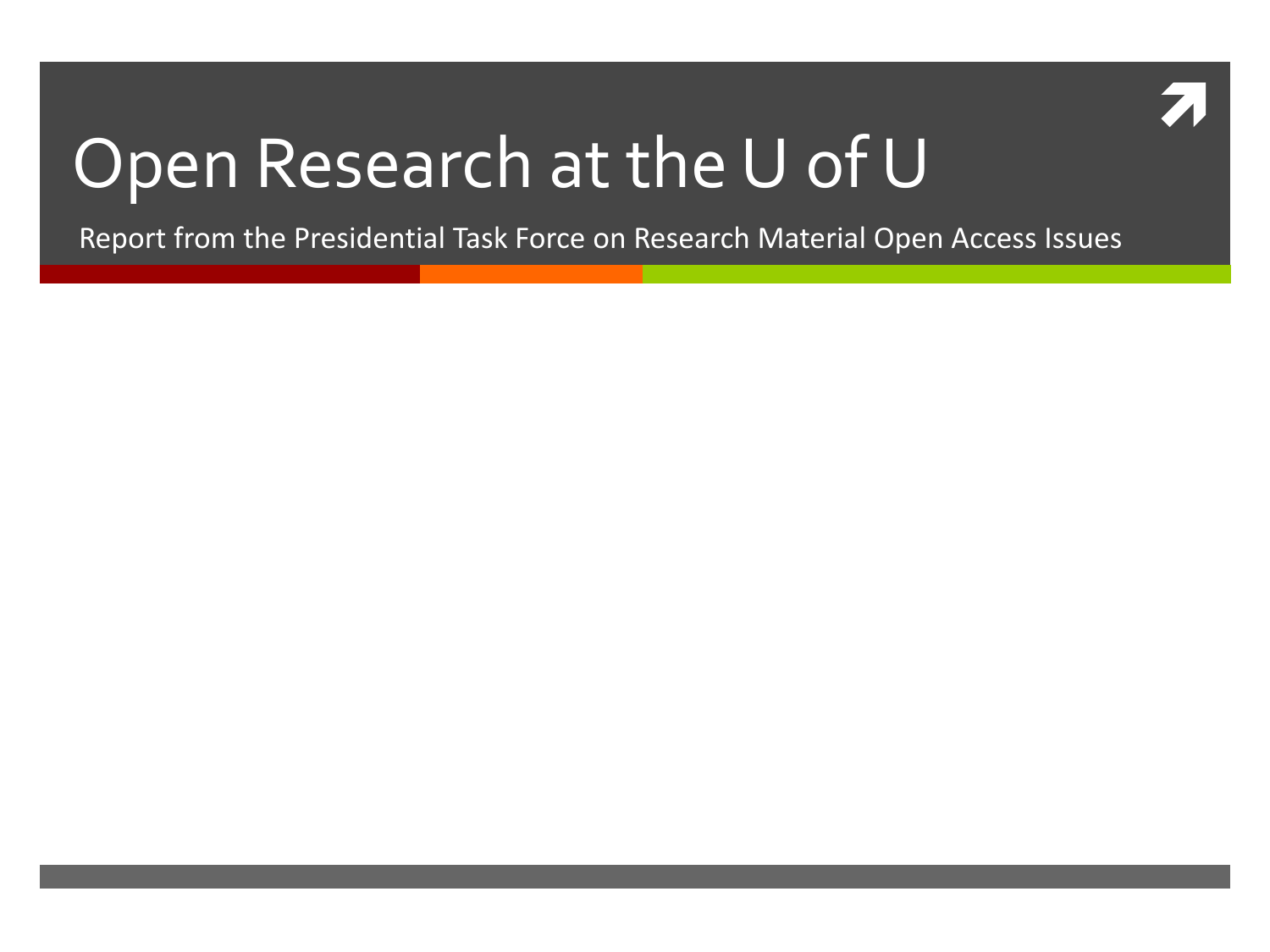## Aims of the Presidential Task Force

- **A** Recommend strategies for meeting wide-ranging changes taking place in how research is communicated, shared, and evaluated
- $\blacktriangleright$  Provide vision and guidance in this area
- **A** Address how to promote open access to scholarship created by University researchers
- **T** Consider the possibility of a campus-wide policy and develop recommendations
- **7** Discuss with research community at large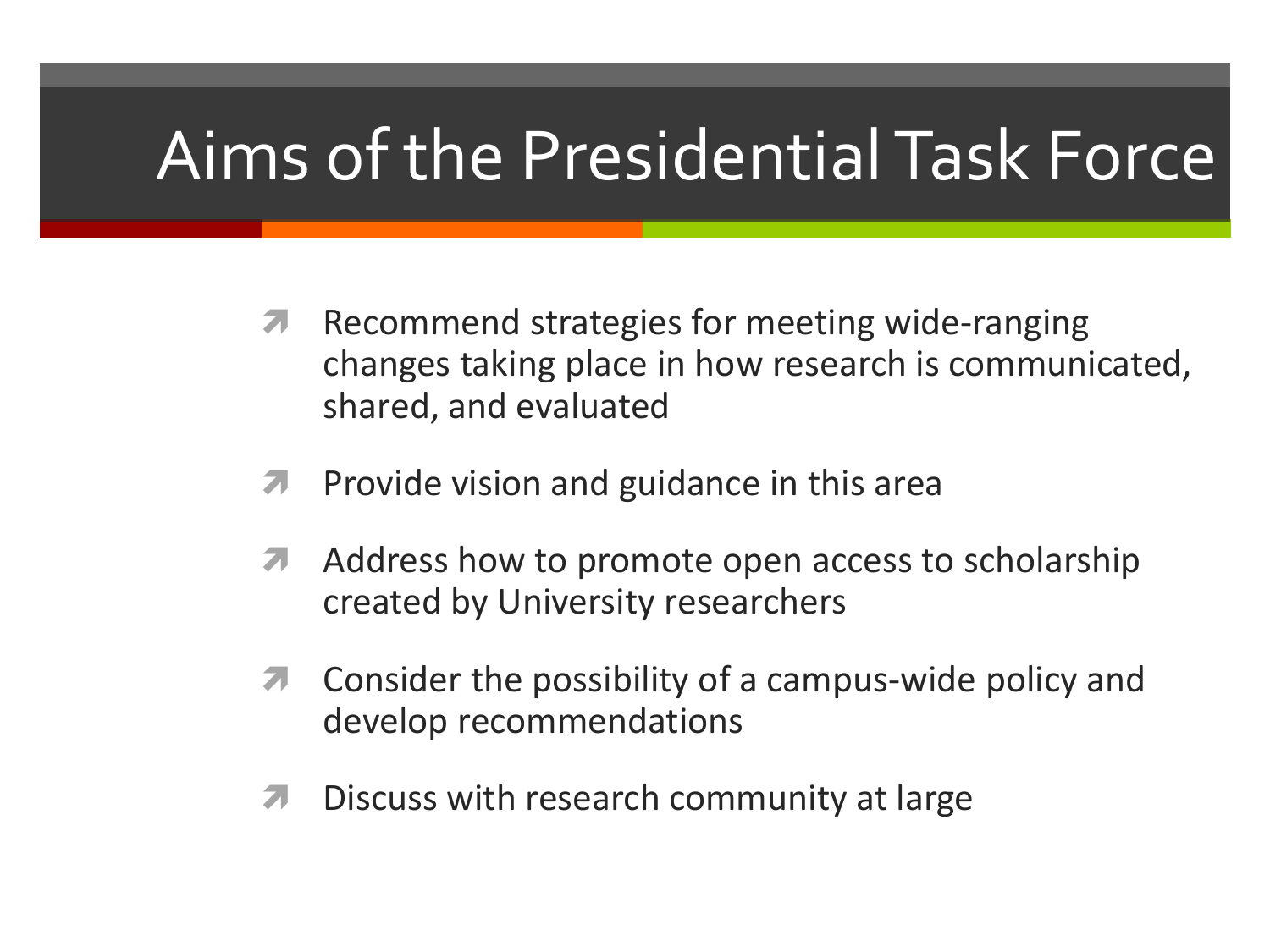## Task force members

- **Martin Berzins, College of Engineering**
- **Miguel Chuaqui, College of Fine Arts**
- **7** Steve Corbato, University IT
- **Cynthia Furse (co-chair), Office of VP for Research, College of Engineering**
- **7** Kristen Hawkes, College of Social & Behavior Sciences
- **7** John Mauger, Office of VP for Health **Sciences**
- **7** Jim Metherall/Pat Hanna, Academic Senate
- **A** Allyson Mower, Marriott Library
- **7** Joyce Ogburn, Marriott Library
- **T** Susan Olson/Amy Wildermuth, VP for Faculty
- **Gary Schoenwolf (co-chair), School of Medicine**
- **7** Jean Shipman, Eccles Library
- **7** Jackie Smith, College of Nursing
- **Mariam Thalos, College of Humanities**
- **7** Joanne Yaffe, College of Social Work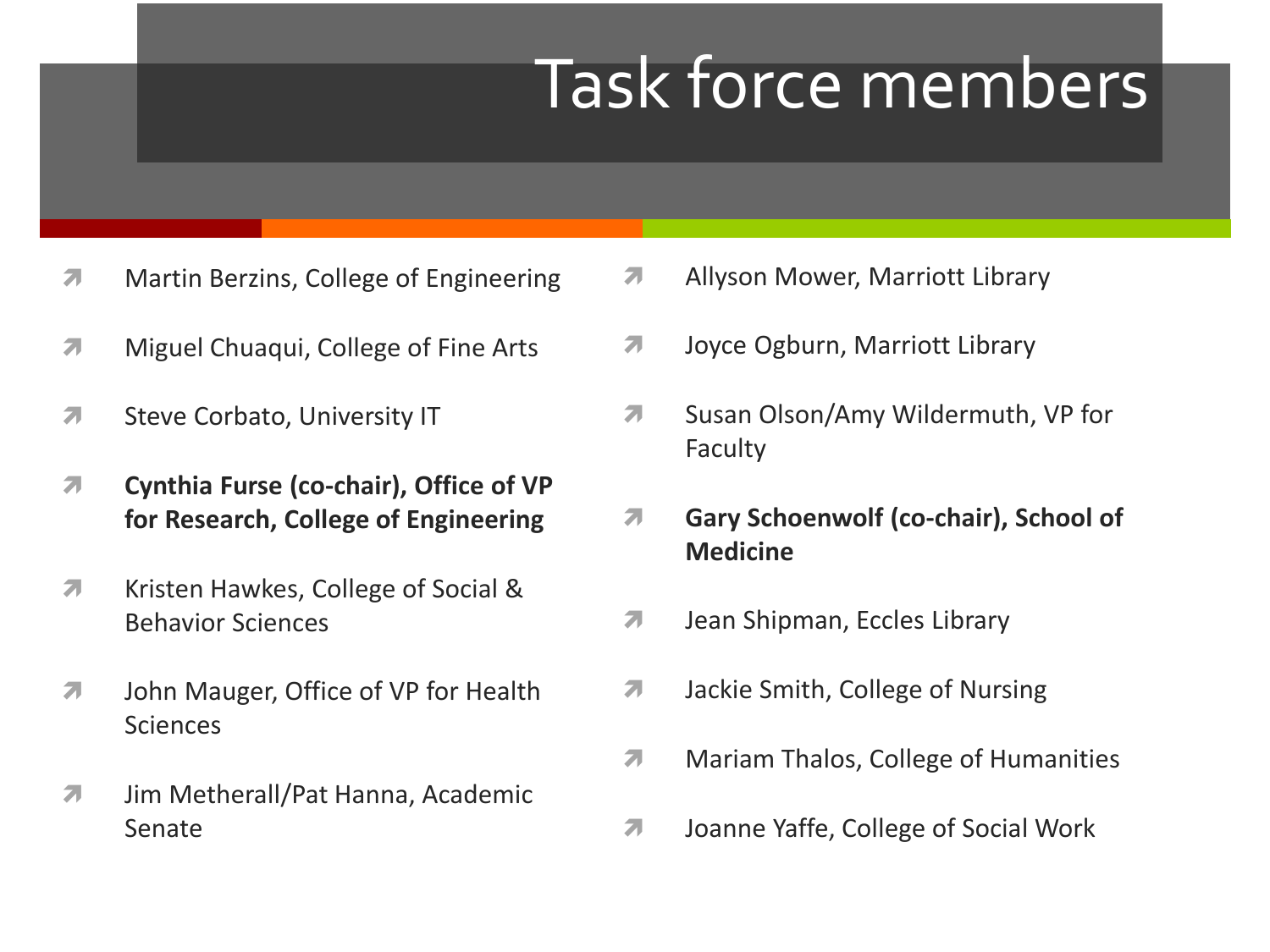# Proposed policy wording

The faculty of the University of Utah (UU) is committed to sharing the intellectual fruits of its research and scholarship as widely as possible and lowering barriers to its access.

In recognition of that commitment and responsibility, the UU faculty is determined to take advantage of new technologies to increase access to its work by the citizens of Utah and scholars, students, educators, and policymakers worldwide.

The University of Utah provides [an archive](http://uspace.utah.edu/) and associated services for the deposit of publicly accessible material.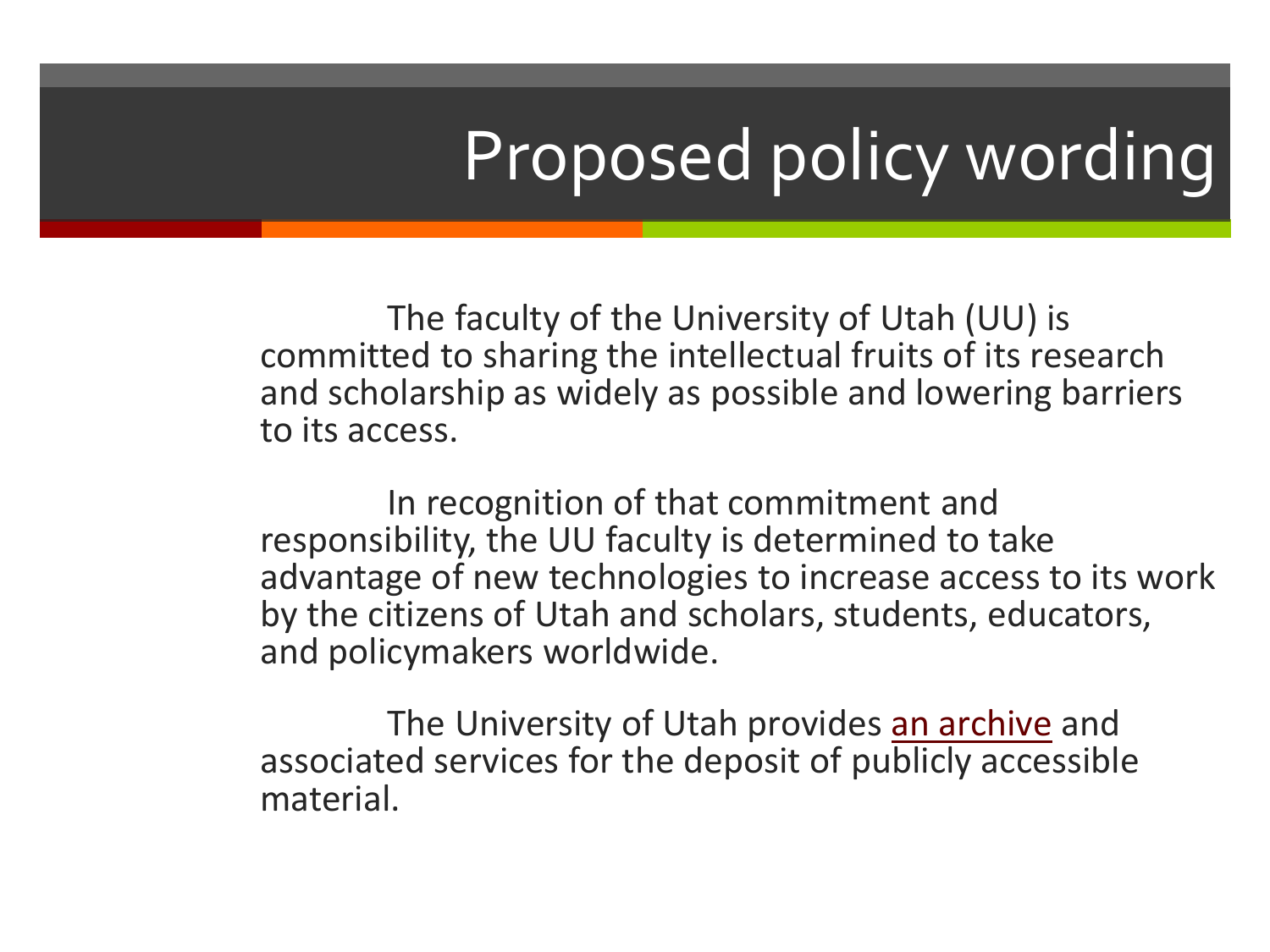# Providing a file + permissions

In support of greater openness in scholarly endeavors, the UU faculty agrees to the following:

- **Each faculty member will provide a copy of their [final, peer](http://campusguides.lib.utah.edu/content.php?pid=155159&sid=1315095)**[reviewed manuscript](http://campusguides.lib.utah.edu/content.php?pid=155159&sid=1315095) to an open research repository (such as USpace) and grant the UU permission to distribute this work in a publicly accessible manner .
- **T** Each faculty member grants to the UU a nonexclusive, irrevocable, worldwide license to exercise any and all rights under copyright relating to each of his or her scholarly articles in any medium provided that the articles are not sold for a profit and to authorize others to do the same.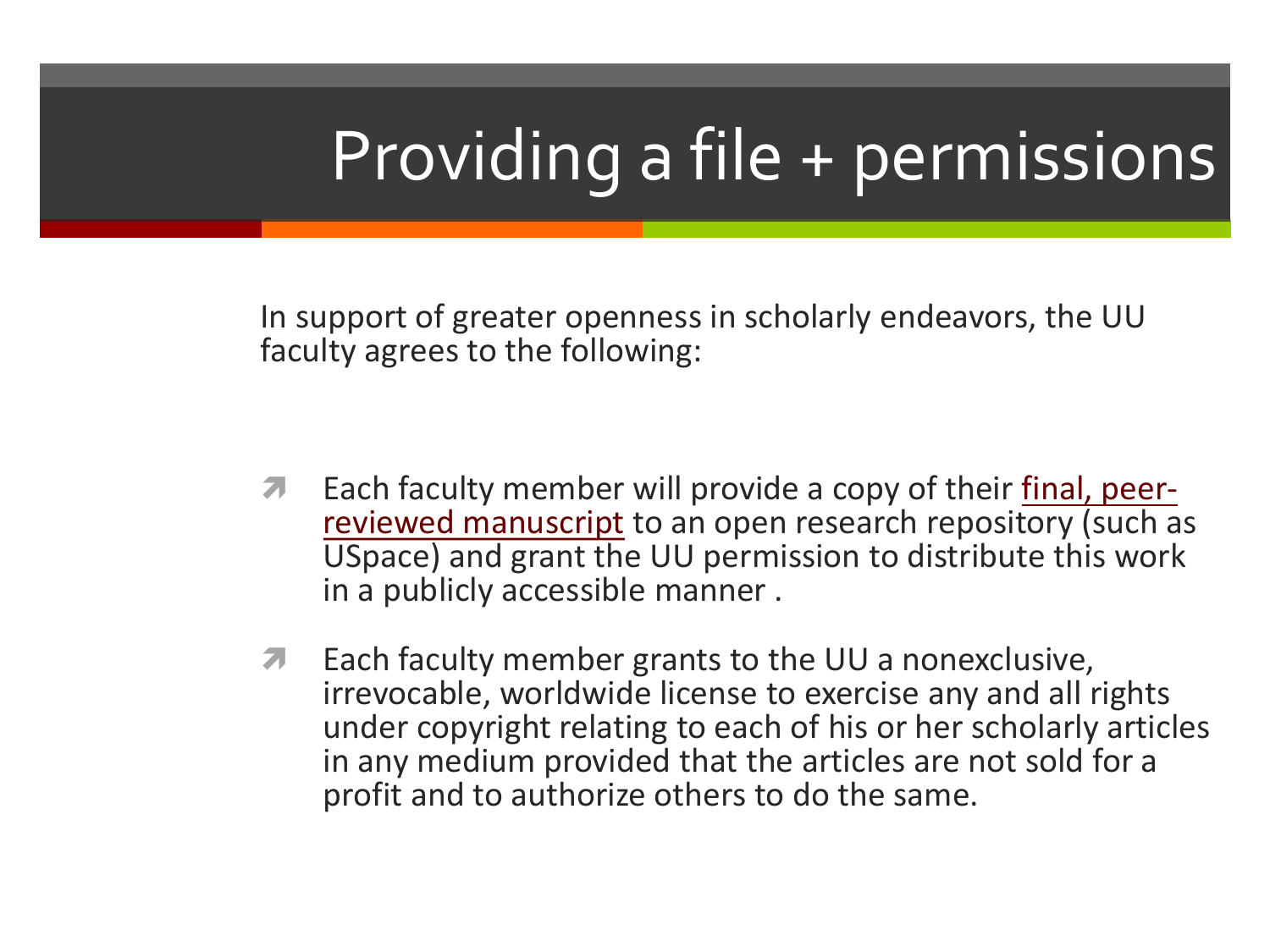# Allowing for exceptions

- **Exceptions and waivers to this policy will be** addressed by a designee of the Office of the Vice President for Research.
	- **7** Example: You publish in a journal that doesn't allow or specify archiving rights (such as the Journal of the American Academy of Audiology), you could receive a waiver from supplying a post-print + copyright permission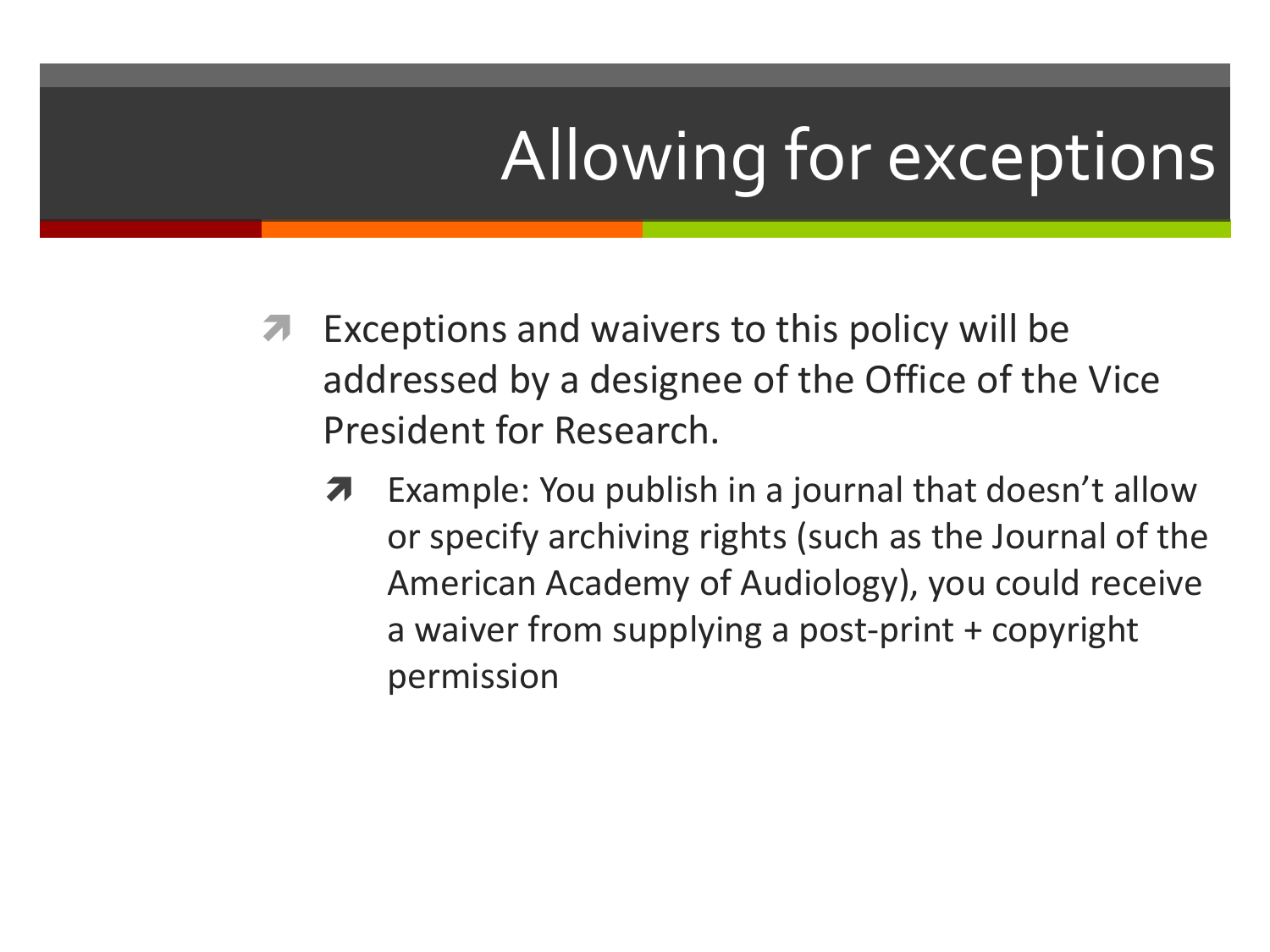### What about the publishers? 94% of journals allow post-print archiving\*

### **For-profit publishers (sample)**

- **Elsevier, Springer, Wiley, Taylor & Francis**
- Nature Publishing Group (6-month embargo), SAGE (12-month embargo)

### **Society publishers (sample)**

- **T** IEEE, AIP (can archive the publisher's version)
- ACS (12-month embargo + permission)
- AMA (12-month embargo)

**List of publishers' policies available** from SHERPA/RoMEO http://www.sherpa.ac.uk/romeo/

\*Restrictions apply: can't use publisher's version, some have an embargo or require permission which the University Libraries already manage in support of USpace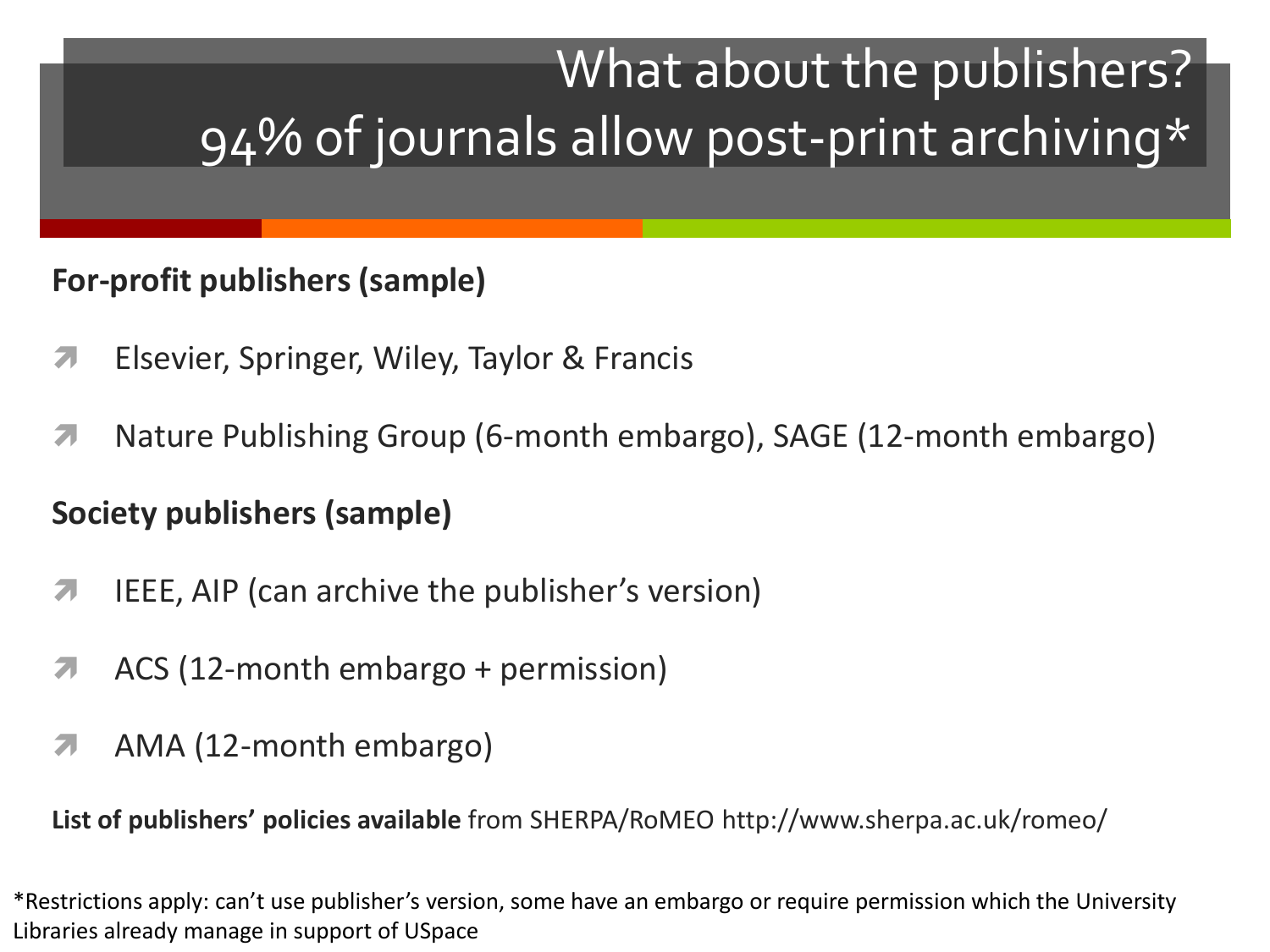## What are others doing?

- **A** Approximately 135 institutions worldwide have adopted open access policies or resolutions
	- Univ of California, Harvard, Kansas, MIT, Duke
- Discipline repositories such as PubMed Central, arXiv,
- **7** Over 30 repositories on campus, including SCI [Publications](http://www.sci.utah.edu/scipubs.html), iTunesU, USpace, etc.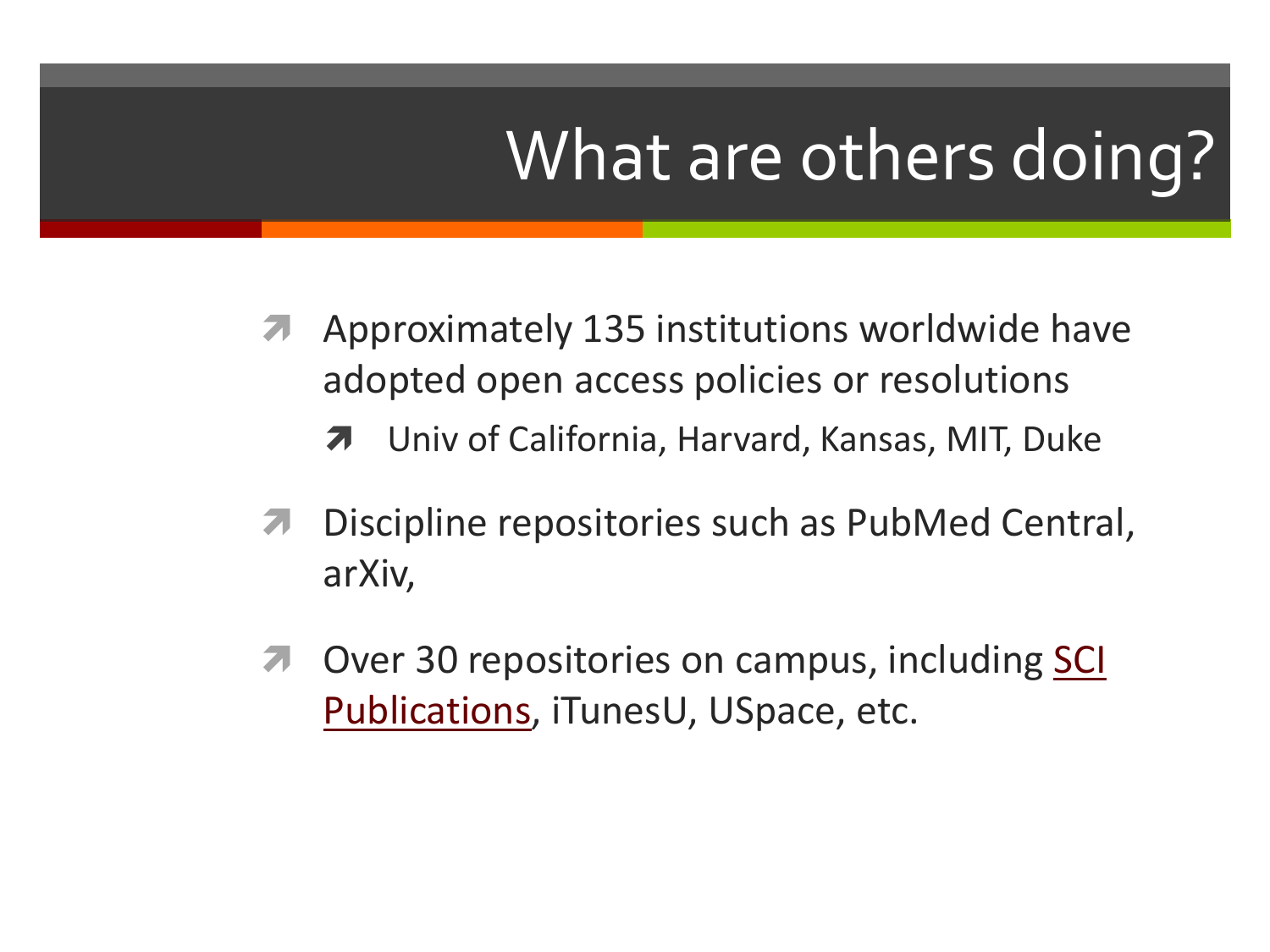# What does this mean for you?

- Exercise control over intellectual property by keeping track of post-prints
- Make articles widely available on the web via FAR + USpace
- Boost readership + citations through seamless online access
	- *Self-selected or mandated: open access increases citation impact for higher-quality research* PLoS ONE 5(10): e13636 doi:10.1371/journal.pone/0013636
- Showcase the research produced by dept/college
- Develop community connections through public access